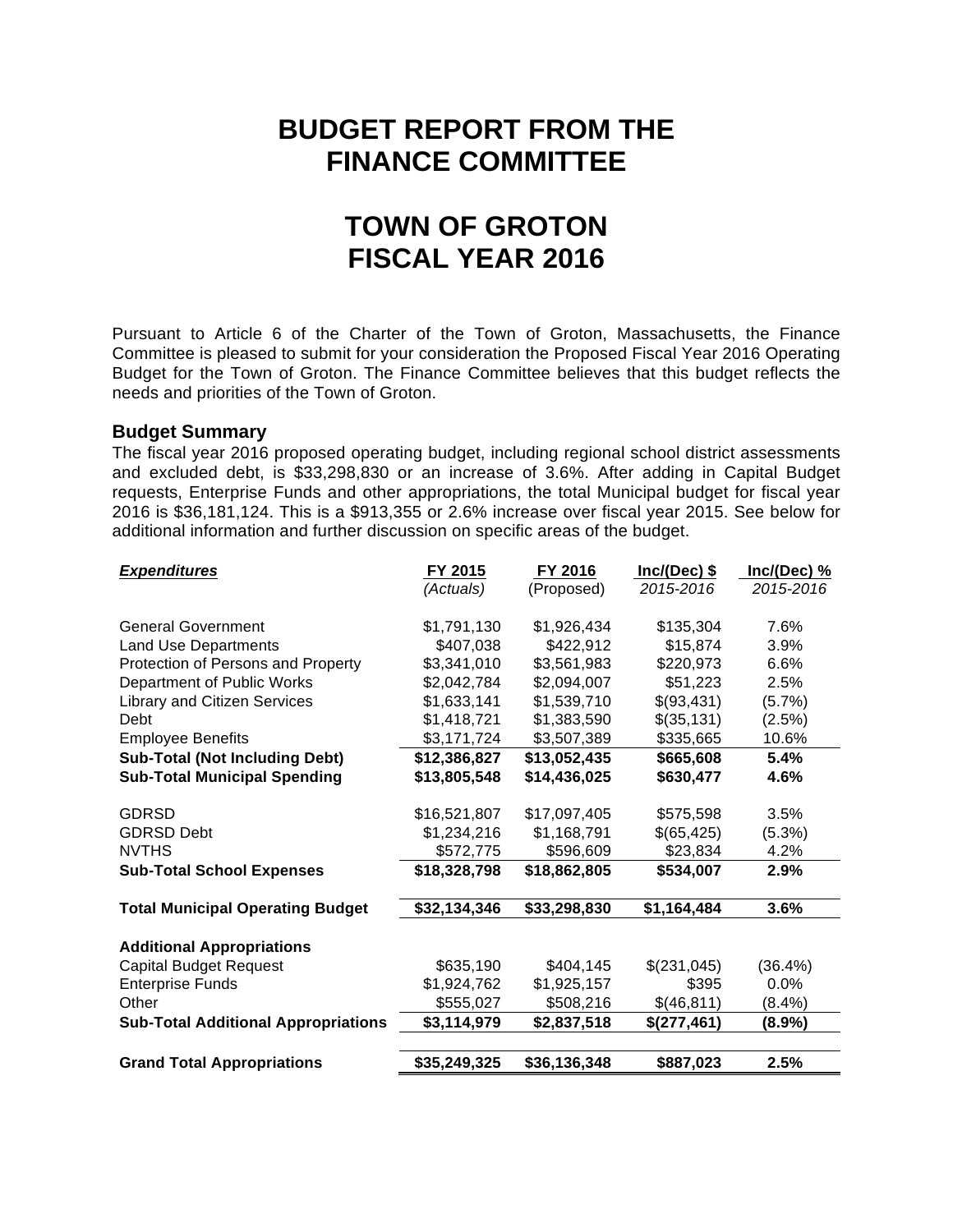For fiscal year 2016, total available revenues are budgeted to increase 3.3% from \$34,969,325 to \$36,136,348. This Includes the two and one half percent increase allowed by law and \$15 million in new growth. Other expected increases in revenue include a bump in state aid and \$100,000 in revenues from the local meals tax that town meeting approved last fall.

| <b>Revenues</b>                                   | FY 2015            | FY 2016            | $Inc/(Dec)$ \$     | Inc/(Dec) %       |
|---------------------------------------------------|--------------------|--------------------|--------------------|-------------------|
|                                                   | (Actuals)          | (Proposed)         | 2015-2016          | 2015-2016         |
| Property Tax                                      | \$26,002,556       | \$26,926,670       | \$924,114          | 3.6%              |
| State Aid                                         | \$828,915          | \$856,252          | \$27,337           | 3.3%              |
| <b>Local Receipts</b>                             | \$3,564,000        | \$3,633,192        | \$69,192           | $1.9\%$           |
| Free Cash                                         | \$150,000          | \$-                | \$(150,000)        | $(100.0\%)$       |
| <b>Other Available Funds</b>                      | \$455,000          | \$200,000          | \$(255,000)        | (56.0%)           |
| <b>Sub-Total Available Revenues</b>               | \$31,000,471       | \$31,616,114       | \$615,643          | 2.0%              |
| Unexpended Tax Capacity                           | \$(464,488)        | \$(100,000)        | \$364,488          | (78.5%)           |
| <b>Sub-Total Revenues</b>                         | \$30,535,983       | \$31,516,114       | \$980,131          | 3.2%              |
| <b>Excluded Debt</b><br><b>Stabilization Fund</b> | \$2,433,390<br>\$- | \$2,290,932<br>\$- | \$(142,458)<br>\$- | (5.9%)<br>$0.0\%$ |
| <b>Capital Stabilization Fund</b>                 | \$355,190          | \$404,145          | \$48,955           | 13.8%             |
| <b>Enterprise Funds</b>                           | \$1,924,762        | \$1,925,157        | \$395              | $0.0\%$           |
| <b>Total Available Revenues</b>                   | \$35,249,325       | \$36,136,348       | \$887,023          | 2.5%              |

The fiscal year 2015 Tax Rate has been certified at \$18.27. Based on the proposed Budget, the estimated Tax Rate in fiscal year 2016 is \$18.83, or an increase of \$0.56. In fiscal year 2015, the average Tax Bill in the Town of Groton (based on a home valued at \$400,000) is \$7,308. Under this proposed budget, that same homeowner can expect a tax bill of \$7,532 or an increase of \$224. The following chart shows a comparison between FY 2015 and FY 2016:

|                           | <b>Actual</b> | <b>Proposed</b> | <b>Dollar</b> | <b>Percent</b> |
|---------------------------|---------------|-----------------|---------------|----------------|
|                           | FY 2015       | FY 2016         | Change        | Change         |
| Levy Capacity Used        | \$25,538,071  | \$26,826,670*   | \$1,288,599   | 5.05%*         |
| Tax Rate On Levy Capacity | \$16.68       | \$17.35         | \$0.67        | 4.02%          |
| Average Tax Bill          | \$6,672       | \$6,940         | \$268         | 4.02%          |
| <b>Excluded Debt</b>      | \$2,433,390   | \$2,290,932     | \$(142, 458)  | $-5.86\%$      |
| Tax Rate On Excluded Debt | \$1.59        | \$1.48          | \$(0.11)      | $-6.92%$       |
| Average Tax Bill          | \$636         | \$592           | \$(44)        | $-6.92%$       |
| Final Levy Used           | \$27,971,461  | \$29,117,602    | \$1,146,141   | 4.10%          |
| <b>Final Tax Rate</b>     | \$18.27       | \$18.83         | \$0.56        | 3.07%          |
| Average Tax Bill          | \$7.308       | \$7,532         | \$224         | 3.07%          |

\*Includes anticipated new growth of \$15 million.

Over the course of the budget cycle, as new information became available and projections became actuals, there where several minor adjustments made to the original budget submitted by the Town Manager. These changes are detailed in the appendix to this report.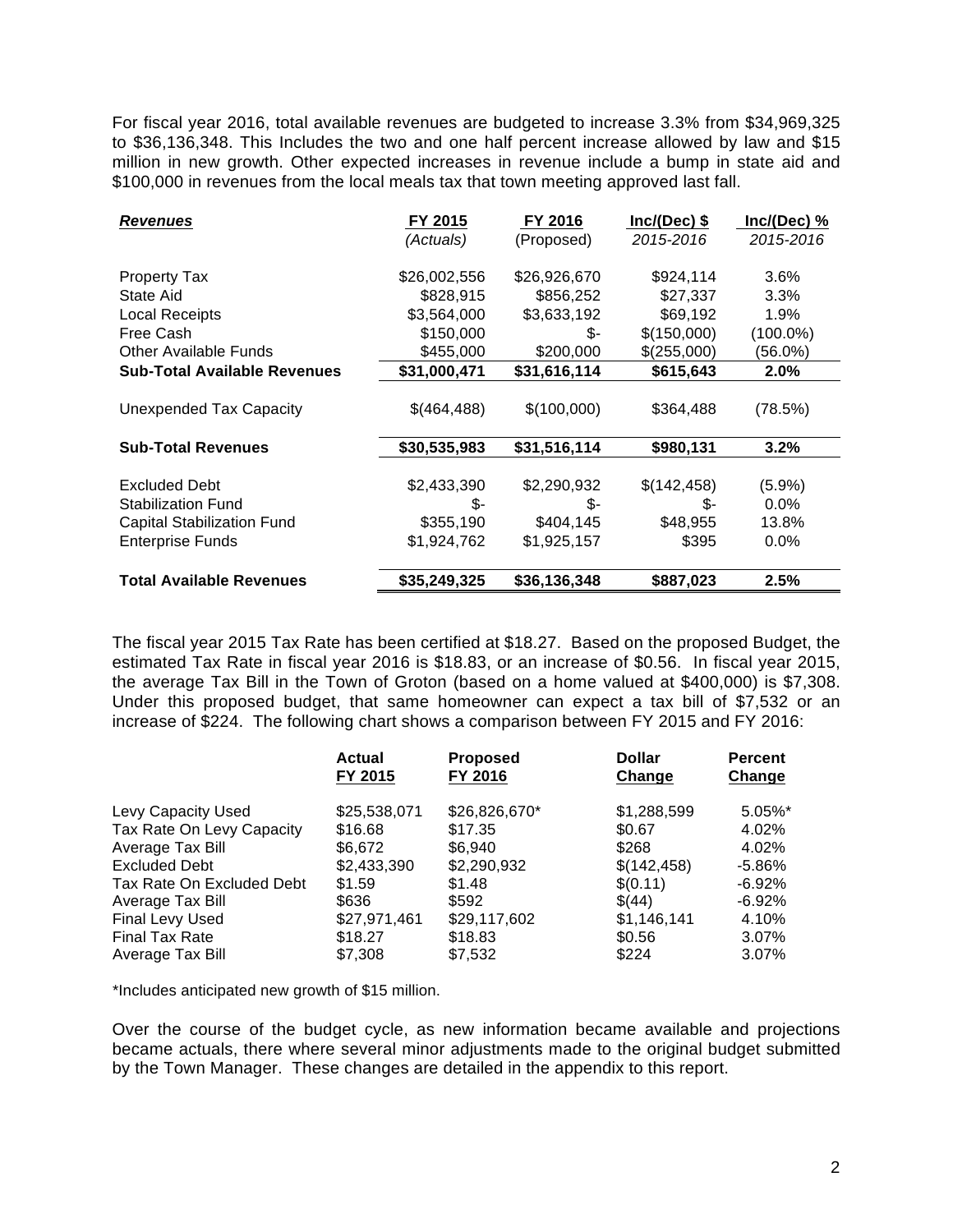# **Further Discussion of Selected Budget Areas**

The proposed municipal operating budget (minus the schools) shows an increase of \$630,477 (4.6%) from \$13,805,548 to \$14,436,025. Some of these costs are of a contractual nature and require that we fund them in FY 2016, while other increases support improvements to the delivery of services to our students and citizens.

For a detailed explanation of the proposed budget, you should read the Town Manager's Budget Message and the budget itself as published in the Town of Groton Spring 2015 Town Meeting Warrant.

However, there are several areas in the fiscal year 2016 budget that the Finance Committee would like to highlight. These are areas that have had a greater impact on the overall budget.

# *Town Health Insurance*

Nationally, insurance rates have been rising rapidly. Groton is not immune to this trend. The Minuteman Nashoba Health Group has increased the town's health insurance rates by 7.7%. Accounting for this rate increase as well as the potential for additional enrollment by existing town employees has led to an increase in the town health care budget of 9.98%. The impact in the proposed FY 2016 operating budget is \$142,799.

# *Middlesex County Pension Assessment*

The town will see an 11% increase in our Middlesex County Pension assessment. The FY 2016 increase is largely attributable to new town employees whose state pension liability has temporarily transferred from their previous employment. The large increase in our assessment will be credited back in future years. For 2017, Groton's pension assessment has been set at 5.8% (below the system-wide target of 6.5%). The impact to the proposed FY 2016 operating budget is \$180,066.

# *School Resource Officer*

The fiscal year 2016 operating budget contains funding for a school resource officer. The Massachusetts Task Force Report on School Safety and Security (July 2014) makes several recommendations including the recommendation that every secondary school in the commonwealth should have a school resource officer. This is the only new employee being added to the town's roles in fiscal year 2016. The impact to the proposed FY 2016 operating budget for this position is \$71,000 (including benefits).

# *Lost Lake Fire Protection*

The 2013 Fall Town Meeting appropriated funding to develop a plan to address the shortage of water for firefighting purposes around Lost Lake. The resulting plan includes the installation of water mains, cisterns and dry hydrants. This project is expected to cost \$1.9 million. The impact to the proposed FY 2016 operating budget is \$42,750 for the first year of debt service.

# *Police and Fire Radio Upgrade Project*

The Police Chief and Fire Chief have proposed a joint radio project to upgrade the town's radio system. This is a major upgrade. Currently the police and fire department radio systems are inadequate with major "dead" areas that are unacceptable and place personnel and citizens needlessly at risk. To fund the complete overhaul of the town's radio system, the town will seek to borrow \$650,000. The impact to the proposed FY 2016 operating budget is \$14,625 for the first year of debt service.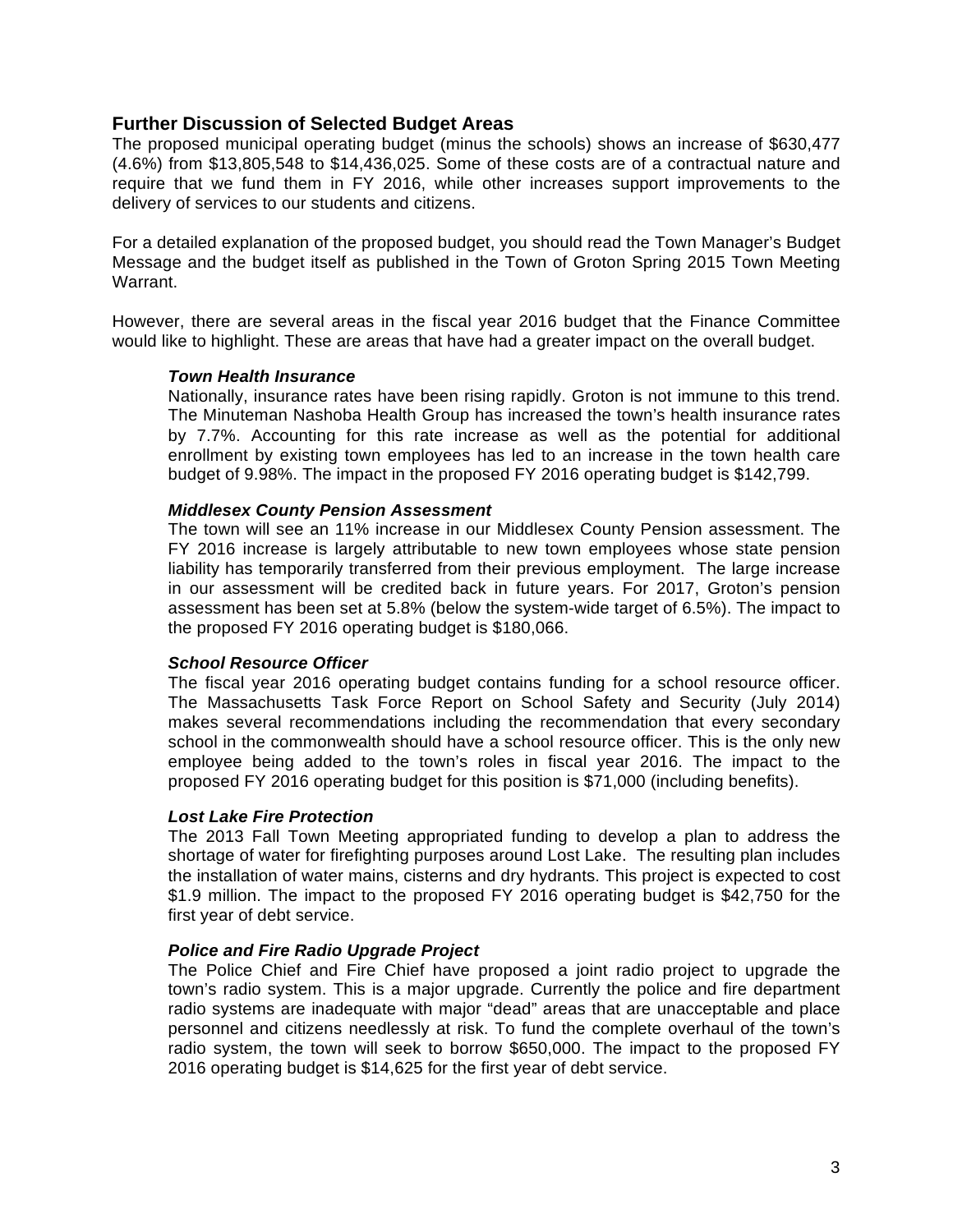#### *Sargisson Beach*

The Sargisson Beach Committee was appointed by the Board of Selectman to develop an operating plan for the Sargisson Beach area. This was based on the desire of the Board of Selectmen to reopen Sargisson Beach to the community for the purpose of outdoor recreation. Although originally planned for fiscal year 2015, school budget issues caused funding to be withdrawn. As it is still a priority of the Board of Selectman, funding has been included in the fiscal year 2016 budget. The impact to the proposed FY 2016 operating budget to open the beach is \$35,570.

#### *Groton Country Club*

For the last several years, the Finance Committee has requested a more strategic approach to operating the Groton Country Club. When the General Manager retired in June 2014, a portion of his salary was used to bring in a consultant to review club operations and recommend improvements that would increase long-term viability.

Over the course of the year, the Town Manager worked to decrease operational expenses by combining the administrative assistant function at the Country Club with the Highway Administrative Assistant in order to eliminate a position from the town payroll.

Further, the club employed a General Manager (\$75,000) and a Golf Pro (\$25,000). Moving forward, the club will have a combined position of General Manager/Head Professional at a salary of \$65,000. This position will have responsibilities for operations and marketing of the club and it's programs in addition to performing the duties of Golf Pro.

Lastly, the fiscal year 2015 budget included \$68,400 for the operation of the function hall. However, the town did not take in enough revenues to offset operating expenses. Starting this fiscal year, the town has leased out the function hall.

In fiscal year 2015, the Town appropriated \$550,000 for the Country Club. As a result of the Town Manager's focus on creating a sustainable operating model for the club, the projected fiscal year 2016 budget for the Country Club is \$380,503 with projected revenues of \$416,000. The impact to the proposed FY 2016 operating budget is to reduce the country clubs appropriation by \$124,960.

#### *OPEB Liability Trust Fund*

Other Post-Employment Benefits (OPEB) are benefits *other than pensions* that the town is responsible to provide after an employee has retired or left town service. For more information on OPEB, please see the Town Manager's Message as printed in the Town of Groton Spring 2015 Town Meeting Warrant. Based on the Government Accounting Standards Board (GASB) recommendations and discussions the town's finance team has had with credit rating agencies, the Finance Committee believes it is prudent to establish an "Other Post-Employment Benefits Liability Trust Fund". As allowed for by law, the Trust can be used to pay current retiree health insurance. For fiscal 2016, the budget uses any monies paid into the trust to pay current retiree liabilities resulting in no impact to the proposed FY 2016 operating budget.

# *Contractual Obligations to Town Employees*

The Town Manager, in order to promote fiscal stability and provide predictability to the budgeting process, reached out to all town employee collective bargaining units (i.e. unions) and asked them to consider entering negotiations prior to the 2016 budgeting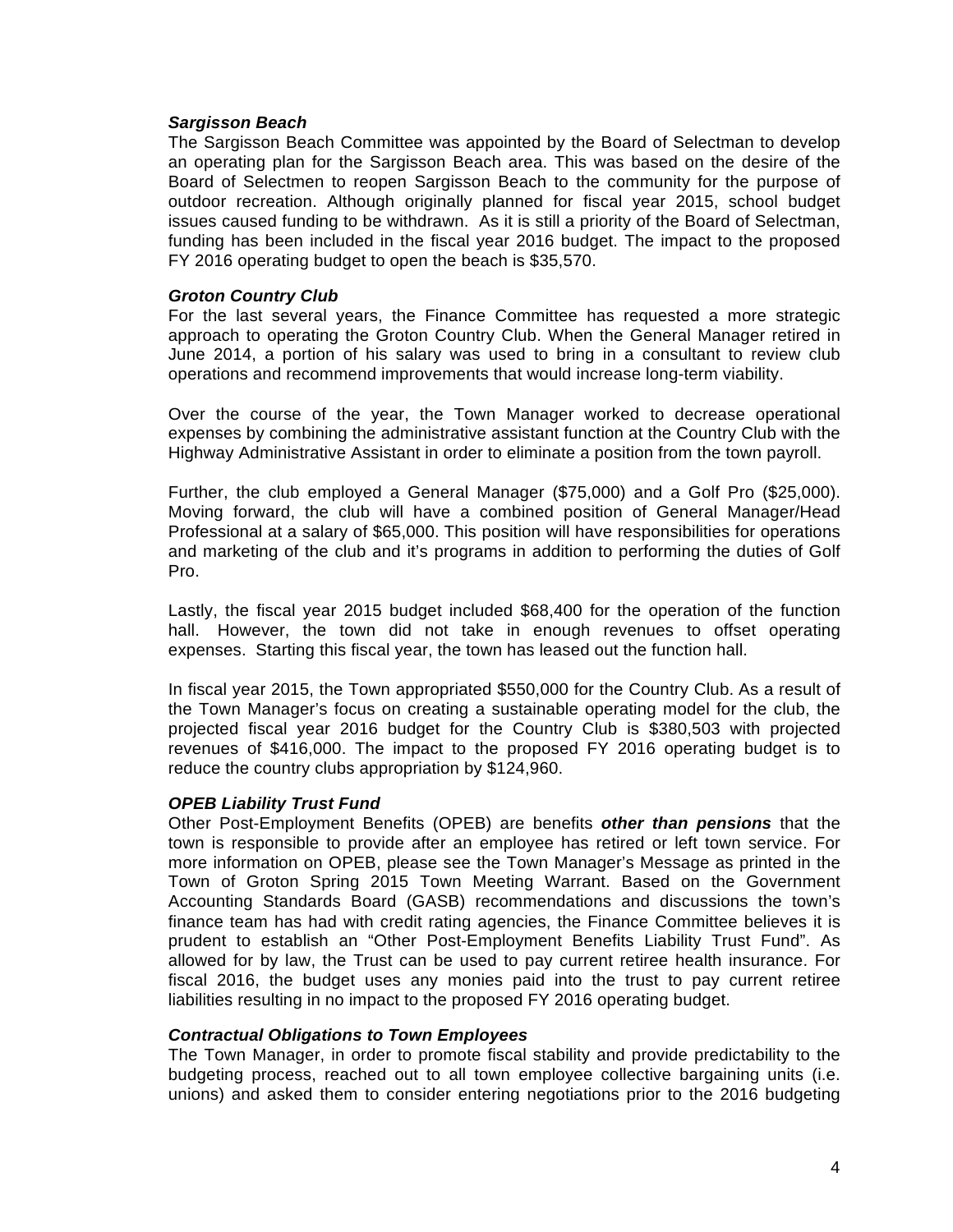cycle. All seven unions agreed to early collective bargaining that concluded successfully with new three-year agreements that run from July 1, 2015 through June 30, 2018. The following shows the cost of each union agreement in FY 2016:

| <b>Total Cost</b>                                                                 | \$165,672 |
|-----------------------------------------------------------------------------------|-----------|
| Groton DPW Union<br>(2% Adjustment in FY 2016)                                    | \$20,070  |
| Groton Town Hall/Library Union<br>(2% Adjustment in FY 2016)                      | \$34,664  |
| <b>Groton Communications Union</b><br>(2% Adjustment in FY 2016)                  | \$10,920  |
| Groton Firefighters Association<br>(2% Adjustment in FY 2016)                     | \$10,578  |
| <b>Groton Superior Officers</b><br>(0% Adjustment in FY 2016 – 40 Hour Work Week) | \$20,856  |
| Groton Patrolmen's Union<br>(0% Adjustment in FY 2016 – 40 Hour Work Week)        | \$55,201  |
| <b>Groton Supervisors Union</b><br>(2% Adjustment in FY 2016)                     | \$13,383  |

# *Regional School Districts*

Due to the fact that the districts do not finalize their budgets until March, it has been the practice of the Town Manager to prepare his budget assuming a 2.5% increase in assessments. This allows him to present a balanced budget in December as required by the Town Charter.

This year, the GDRSD School Committee shared budgeting information much earlier in the process with a board of people that have been meeting regularly to discuss the financial status of the district. The board consists of representatives from Groton including the Town Manager, a member of the Board of Selectmen and Finance Committee as well as similar officials from the Town of Dunstable. This was very much appreciated and resulted in more accuracy in the Town Manager's budget proposal.

At the conclusion of the district's budgeting process, the GDRSD School Committee approved Groton's assessment at \$17,097,405. This final number was very close to the number that was communicated early on and translates into an increase of 3.48%. The impact to the proposed FY 2016 operating budget is \$575,598.

Due to flat enrollment numbers for Groton students, the Nashoba Valley Technical High School (NVTHS) School Committee voted an assessment to the Town of Groton of \$596,609, which translates to an increase of 4.16% in fiscal year 2016. The impact to the proposed FY 2016 operating budget is \$23,834 for Groton's share of the total assessment.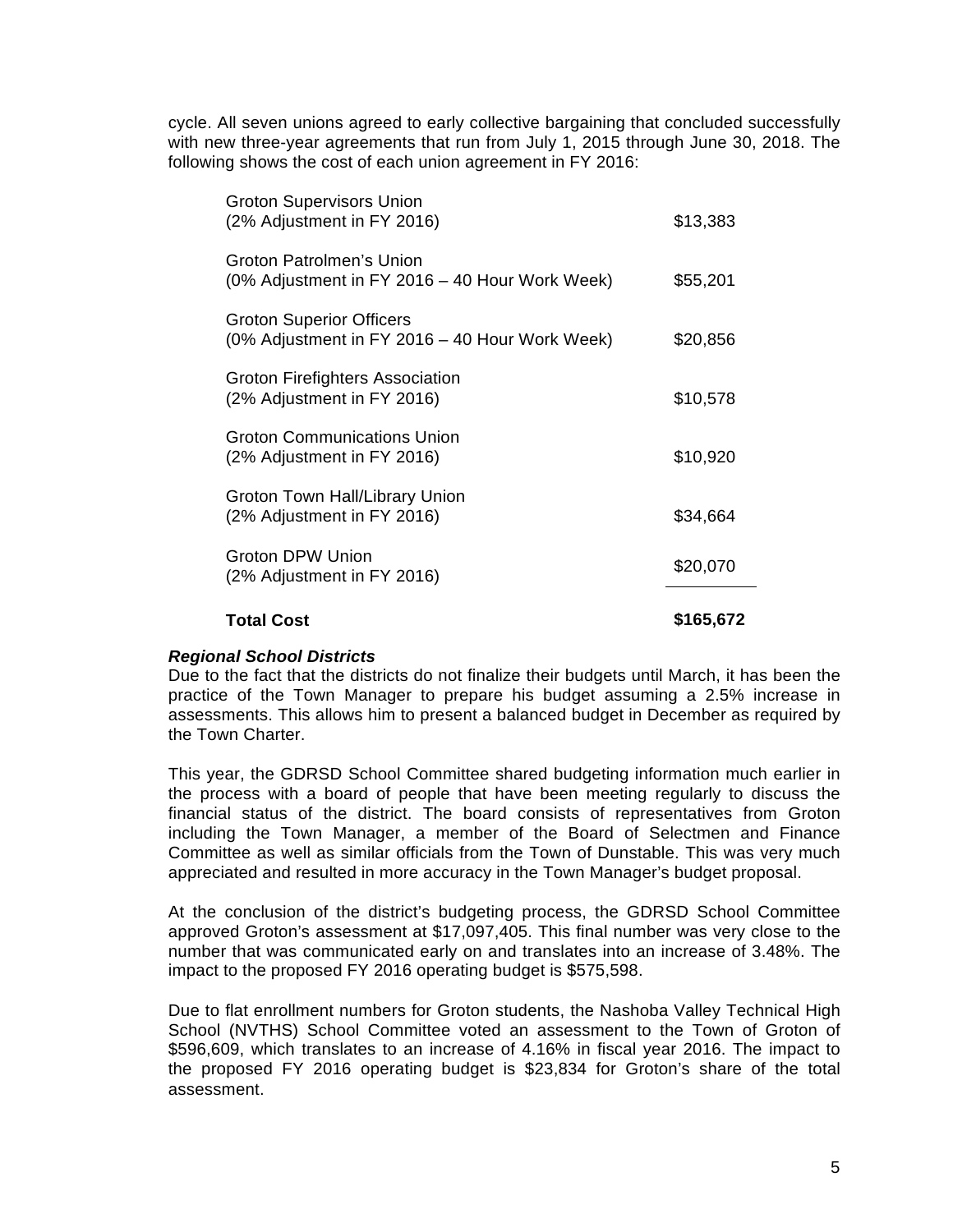The Town Manager, Board of Selectman and Finance Committee will continue to work closely with our regional school districts to make sure they have the resources required to effectively educate our students.

# **Areas of Focus for Future Year Budgets**

There has been a lot of discussion in town regarding the growth in the municipal budget. The Finance Committee would like to thank the citizens of the town who have taken the time to work with us to explore contributing factors.

It is important to understand that the town is in solid financial shape. This viewpoint has been validated over and over again as Standard and Poor's upgraded the town's bond rating to AA in 2010, AA+ in 2013 and to AAA in 2014. During the 2013 upgrade, the press release stated the following:

"The upgrade follows a review of the town's financial policies and practices, which we have determined are strong, well embedded, and likely sustainable," said Standard & Poor's credit analyst Victor Medeiros.

The 2013 and 2014 upgrades where based on several factors including:

- Primarily residential tax base, with access to jobs in and around the deep and diverse Boston employment base; (2013)
- Very strong wealth and incomes and low unemployment; (2013)
- Stable budgetary performance and strong financial reserves; and (2013)
- A moderate overall net debt burden, low debt service carrying charge, and manageable long-term liabilities. (2013)
- Strong budgetary flexibility with fiscal 2013 available reserves of 12.9% of general fund expenditures; (2014)
- Strong budgetary performance with operating surpluses in each of the past three fiscal years; (2014)
- Very strong liquidity, providing very strong cash to cover debt service and expenditures; (2014)
- Very strong management conditions with "strong" financial management policies under our Financial Management Assessment (FMA) methodology; (2014)
- Very strong debt and contingent liabilities, supported by low overall net debt as a percent of market value. (2014)

In addition, the Town's financial management practices have recently been reviewed by the Massachusetts Department of Revenue – Division of Local Services. The conclusion written in the March 2014 report titled "Financial Management Review Update" states:

Among the many municipalities where the DLS Technical Assistance Section has provided its services, the Town of Groton stands out. Achievements began when voters recognized the merits of professional management in government and adopted the town's first charter. Local leaders, working with the new town manager, acted decisively to create continuity in government. They in addition addressed critical needs by proposing new IT director and human resources director positions, both of which were accepted by town meeting. Finance department managers have been receptive to new ideas and have implemented change in ways that have increased efficiencies in their respective department.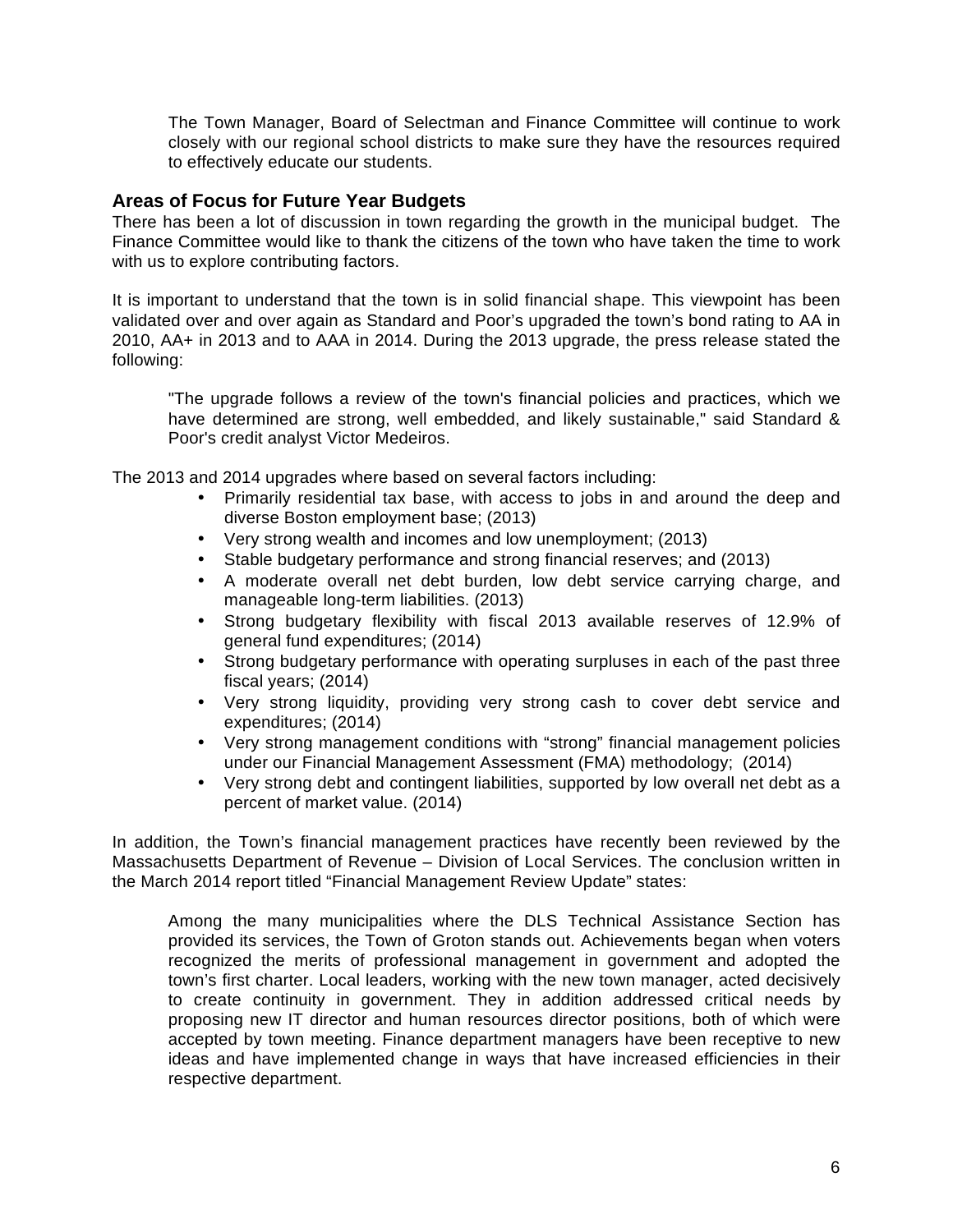We do not often see communities where voters, town meeting members, local leaders, the town manager and department heads are as uniformly receptive to new approaches for improving municipal government as in Groton. The process, however, is ongoing. We, therefore, encourage town officials to continue working toward continuity and stability in municipal government.

So if Standard and Poors and Massachusetts Department of Revenue – Division of Local Services both believe that Groton is in strong shape, does the Finance Committee have any concerns? The answer is yes, we do.

Looking at the numbers below, it becomes apparent that there are a limited set of financial levers to use to limit the growth of the Town's operating budget. Groton is not unique in that companies, organizations and government entities of every shape and type are all struggling with the same growth patterns in wages, salaries and benefits.

The total of wages, salaries and benefits for the Town of Groton accounts for just under 80% of the municipal operating budget (not including debt). Whereas the overall operating budget is growing at 5.4%, wages, salaries and benefits is growing at 7%. In fact, the rest of the budget decreased from fiscal year 2015 to 2016.

There are no obvious answers to these trends, but the finance committee is committed to working with the Town Manager, the town's finance team, the Board of Selectman and concerned citizens to look for possible ways to decrease the rate of growth in the town's allocation for wages, salaries and benefits.

| <b>Expenditures</b>                                                  |                     | FY 2015                    | FY 2016      | $Inc/(Dec)$ \$         | Inc/(Dec) %  |
|----------------------------------------------------------------------|---------------------|----------------------------|--------------|------------------------|--------------|
|                                                                      |                     | (Actuals)                  | (Proposed)   | 2015-2016              | 2015-2016    |
| <b>Wages and Salaries</b>                                            |                     | \$6,500,891                | \$6,500,891  |                        |              |
| <b>Union Contracts</b>                                               |                     |                            | \$165,672    | \$165,672              | 2.5%         |
| New Hire                                                             |                     |                            | \$71,000     | \$71,000               | 1.1%         |
| Other Increases (Merit, hrs, etc)<br><b>Total Wages and Salaries</b> |                     | \$6,500,891                | \$100,002    | \$100,002<br>\$336,674 | 1.5%<br>5.2% |
|                                                                      |                     |                            | \$6,837,565  |                        |              |
| Health/Life/Unemp. Insurance                                         |                     | \$1,580,701                | \$1,736,300  | \$155,599              | 9.8%         |
| <b>County Retirement</b>                                             |                     | \$1,591,023                | \$1,771,089  | \$180,066              | 11.3%        |
| <b>Total Employee Benefits</b>                                       |                     | \$3,171,724<br>\$3,507,389 | \$335,665    | 10.6%                  |              |
| <b>Total Wages, Salaries and Benefits</b>                            |                     | \$9,672,615                | \$10,344,954 | \$672,339              | 7.0%         |
| <b>Percentage of Municipal Budget</b>                                |                     | 78.1%                      | 79.3%        | 101%                   |              |
| Other                                                                |                     |                            |              |                        |              |
|                                                                      | <b>Country Club</b> | \$262,650                  | \$127,239    | \$(135,411)            | (51.6%)      |
|                                                                      | Sargisson Beach     | \$950                      | \$35,570     | \$34,620               | 3644.2%      |
|                                                                      | Other               | \$2,450,612                | \$2,544,672  | \$94,060               | 3.8%         |
| <b>Total Other</b>                                                   |                     | \$2,714,212                | \$2,707,481  | \$(6,731)              | $(0.2\%)$    |
| <b>Total Municipal Expenses (No Debt)</b>                            |                     | \$12,386,827               | \$13,052,435 | \$665,608              | 5.4%         |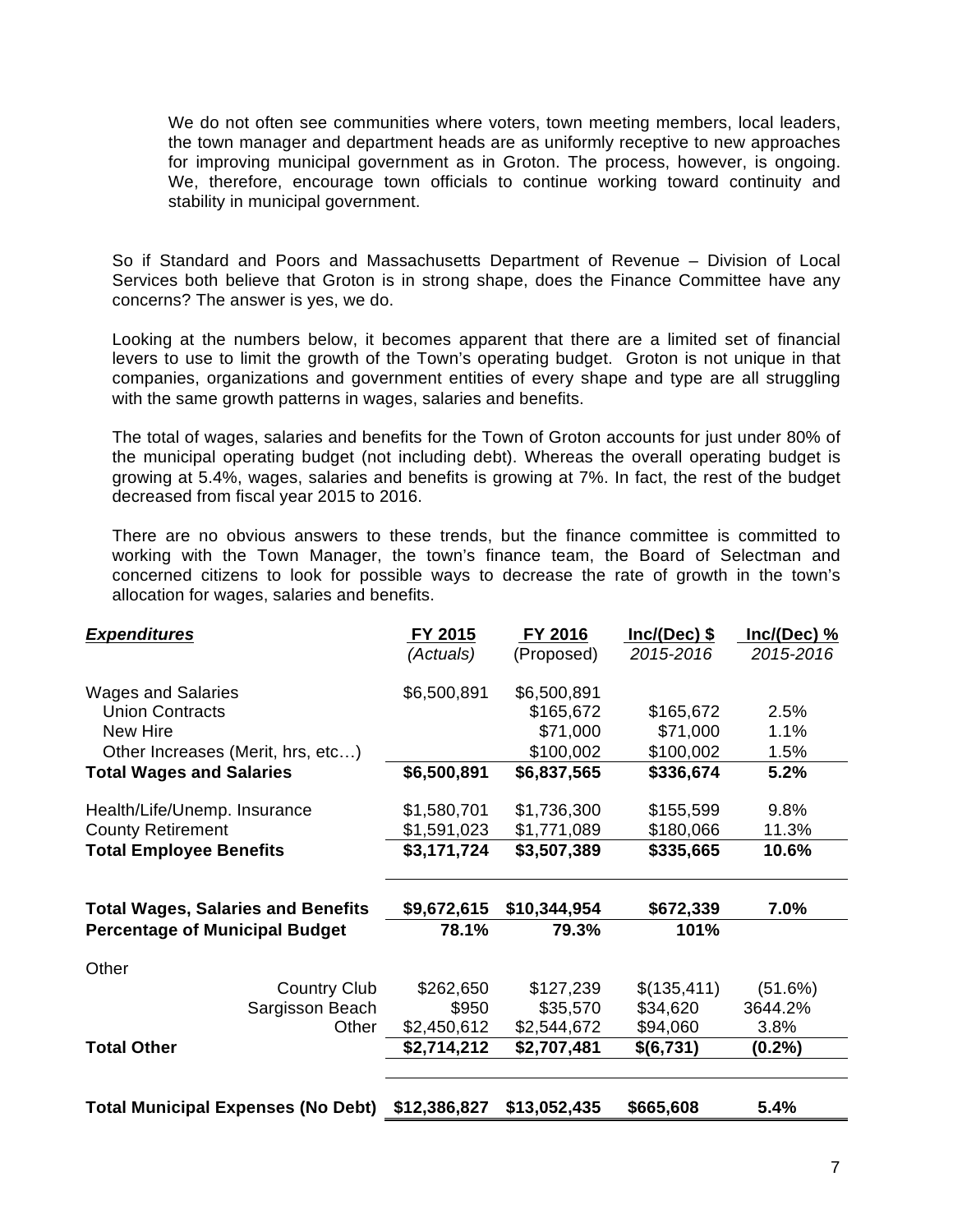# **Fiscal Year 2016 Budget Process**

The Finance Committee, as required by the Massachusetts Open Meeting Law, always operates in posted open public meetings. However, those meetings are often sparsely attended. As a result, we feel it is important to outline the process that was undertaken to arrive at the budget that you have before you.

The 2016 fiscal year budget cycle started in early November of 2014 when the Town Manager met with department heads to review the budgeting process and provide spending guidelines. The process continued throughout November as department heads assessed priorities, evaluated spending levels and submitted individual departmental budgets.

In December of 2014, the Town Manager held multiple daylong meetings with participation by his finance team, department heads and individual Finance Committee members. In compliance with Article 6, Section 6-2, the Town Manager, submitted the proposed 2016 Operating Budget along with accompanying budget message and supporting documents on December 31, 2014.

#### *Town Charter: Article 6, Section 6-2: Submission of Budget and Budget Message*

*"Within the time fixed by by-law, but not later than December 31 of the year immediately preceding the year in which the next spring town meeting is to convene, the town manager, after consultation with the board of selectmen, shall submit to the finance committee a proposed, balanced, operating budget for the ensuing fiscal year with an accompanying budget message and supporting documents. The town manager shall simultaneously provide for the publication of a general summary of the proposed budget in a local newspaper and the town's website. The summary shall specifically indicate any major variations from the current operating budget and the reason for such changes. The notice shall further indicate the times and places at which the complete copies of the proposed operating budget are available for examination by the public. "*

On January  $5<sup>th</sup>$ , there was a joint session in open public meeting of the Board of Selectmen, the Finance Committee, the Town Manager and his finance team for a formal presentation of the proposed budget.

Following the presentation of the budget, as has become tradition, the Finance Committee held a daylong Saturday open public meeting on February  $7<sup>th</sup>$  (after a two week snow delay), in joint session with the Board of Selectmen, to begin an in depth analysis of each department's budget. This meeting provides the opportunity for the Town Manager, his finance team and department heads to thoroughly explain the proposed budget.

Throughout February and March, the Finance Committee assigned departmental liaisons to meet individually with department heads. Since January, the Finance Committee, as a whole, has met in open public meetings at least eight times. During these meetings we reviewed departmental as well as various town committee's budget requests including detailed discussions with regard to salaries, wages and expenditures (with more meetings anticipated leading up to Town Meeting). However, it should be noted that the Finance Committee had no input to the wage negotiations.

# *Town Charter: Article 6, Section 6-5: Action on the Budget*

*"The finance committee shall, upon receipt of the budget from the town manager, consider in public meetings detailed expenditures for each town department and agency*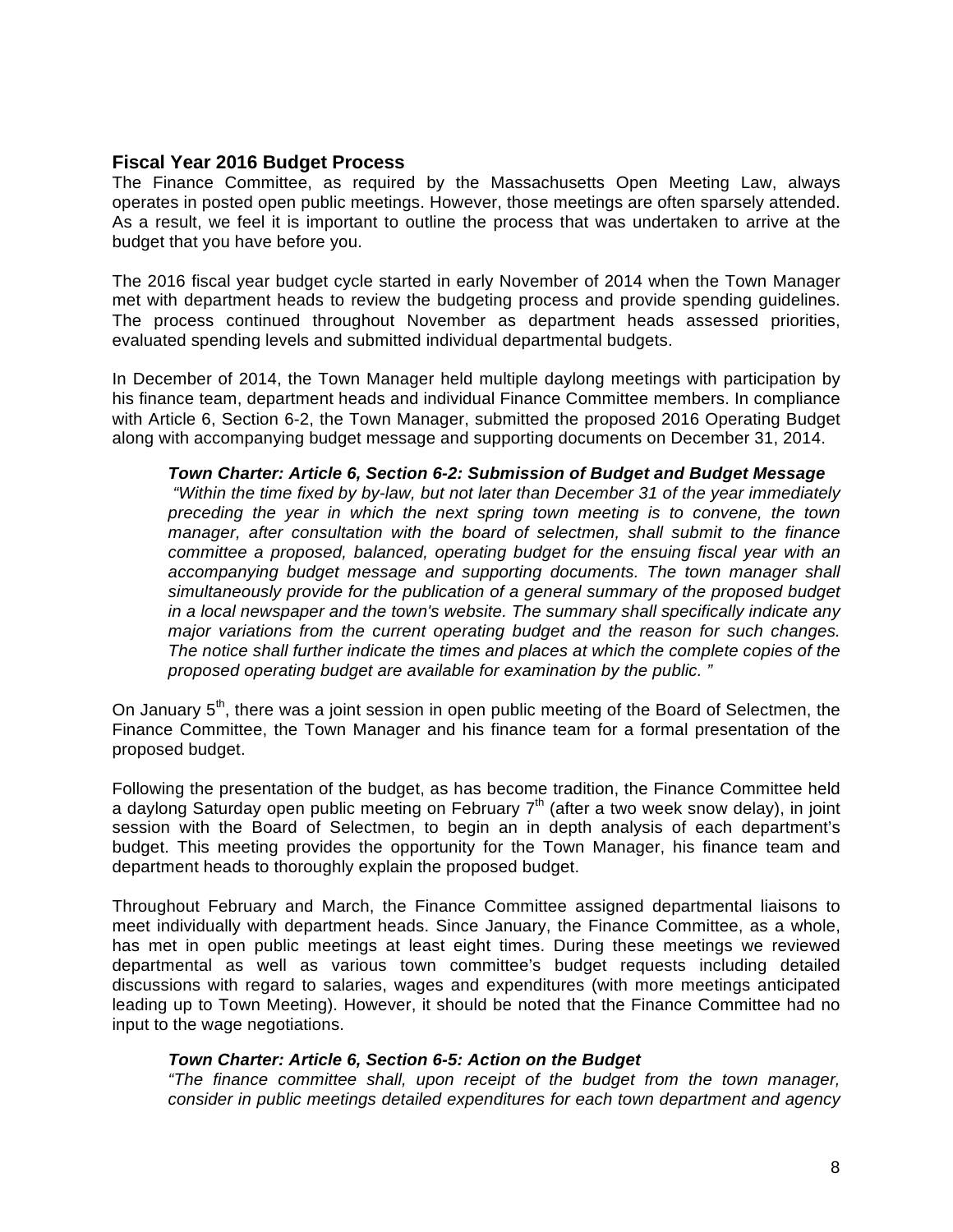*and may confer with representatives of each town agency in connection with its review and consideration. The finance committee may require the town manager, or any town agency, to furnish it with additional information as it may deem necessary to assist it in its review and consideration of the proposed budget. The finance committee shall file with the town clerk, at least 14 days before to the first session of spring town meeting, a report containing its proposed budget and its comments or recommendations regarding differences between its proposed budget and the budget submitted by the town manager. The report shall also be made available to voters of the town by publication on the town's website and by leaving copies of the report at least 3 public places in the town at least 14 days before the first session of spring town meeting. Additionally, copies of the report shall be made available to voters at the first session of spring town meeting. The failure to timely file the budget report with the town clerk or to publicize the report by posting on the town's website or in 3 public places in the town shall not prohibit the town meeting from voting on the budget nor shall it affect the validity of any vote taken thereon at town meeting.* 

*The finance committee's proposed annual town budget shall be presented to the town meeting by motions made by the finance committee, which shall also present its comments and recommendations with respect to the budget. The town manager or the board of selectmen, or both, shall also present their comments and recommendations, if any, at the town meeting with respect to the budget. The budget shall be voted upon in accordance with the by-laws."*

The Committee has worked hard over the last three months with the Town Manager, his finance team, the Board of Selectman and other town committees. The end result is a budget that we believe deserves broad support.

However, the committee did not recommend one item, Article 30, CPC Proposal B – Conservation Fund. Through vigorous discussion in two separate meeting, there where numerous concerns voiced by members of the Finance Committee including:

- The lack of a specific project or proposal for the use of the money.
- The downward trend in state matching funds in concert with the upcoming Spring 2015 Town meeting vote on additional CPC projects that may lead to the depletion of CPC funds available for potential future projects.
- This request ties up town monies by transferring \$200,000 to the Town's Conservation Fund, which can only be used to purchase new land for conservation.
- Concerns about the ability to fund maintenance of existing Conservation Committee owned properties.
- A lack of clear priorities and criteria from the Conservation Committee with regard to how they determine if they should spend town money on a property.
	- o The Conservation Committee points to the priorities listed in the Town of Groton's Master Plan.
	- o The Finance Committee does not consider the Master Plan a suitable alternative to clearly documented priorities and criteria from the Conservation Committee.
	- o Equally concerning, when asked to define the Conservation Committee's goals with respect to land purchases, the answer offered was that they will reach their goal when all undeveloped land is either developed or put into conservation.
- Each year, the town expends \$480,000 for the Surrenden Farm Land Acquisition, which is a piece of property that is under conservation restriction.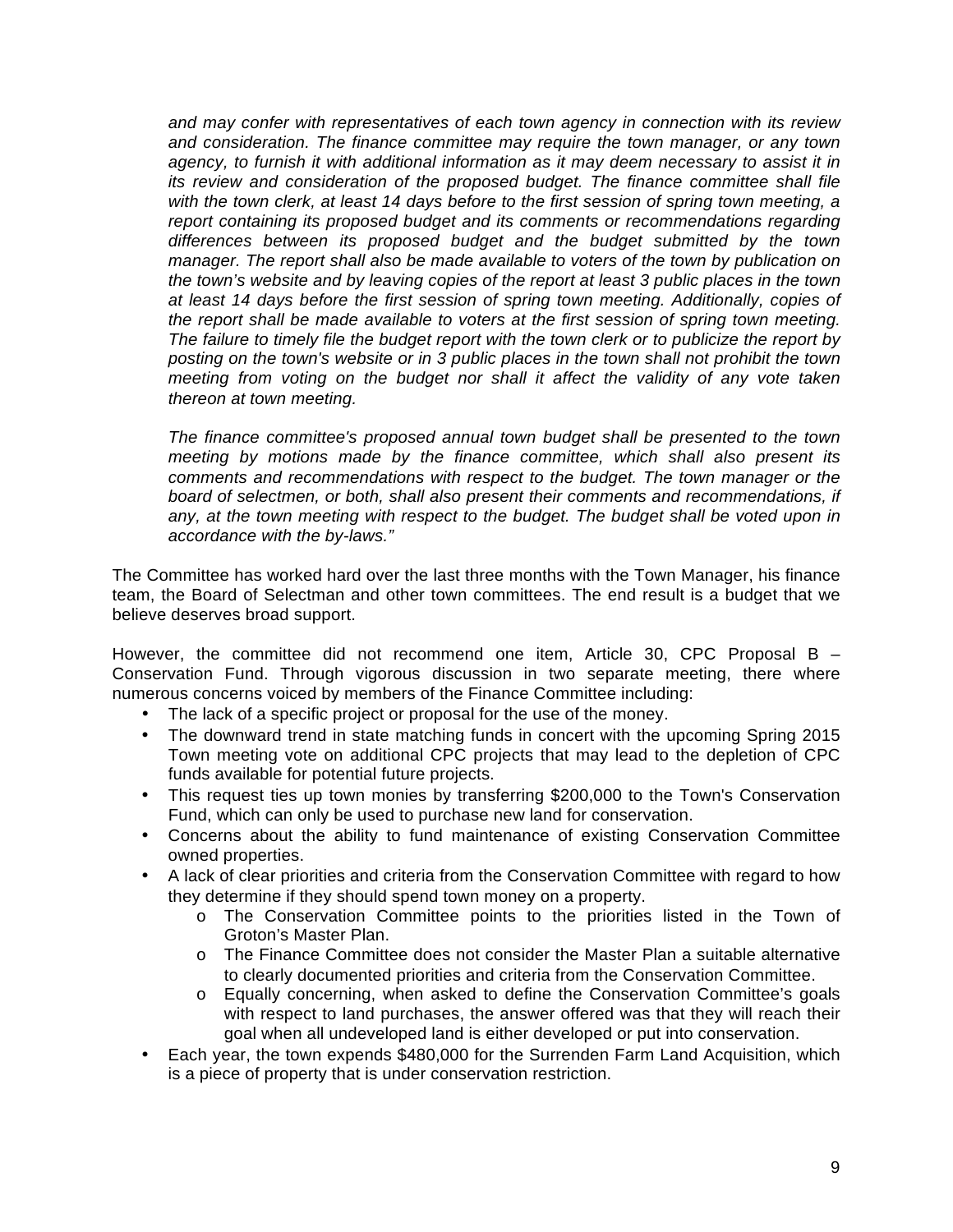The Finance Committee understands that the addition of this \$200,000 to the Conservation Fund would bring the fund into the recommended range of ~\$750,000. We also appreciate the character of the Town of Groton and support purchases of land when presented with a compelling reason. In our opinion, we are being asked to simply trust the Conservation Commission to determine when they want to spend Groton citizen's money by providing the funds up front with no clearly defined priorities or guidelines.

# *Closing Words*

Overall, the Finance Committee believes this process has been thorough leading to a budget that reflects the needs as well as the priorities of the town. That said, the Finance Committee is eager to participate in the upcoming Charter Review process to strengthen the fiscal checks and balances and to refine the role of the Finance Committee in the process of fiscally managing the town's budget.

Now, it is up to the voters to decide and ultimately approve the budget for the Town of Groton through their vote at Town Meeting.

The Finance Committee would like to thank the Town Manager, his finance team, the Board of Selectman, various town committee members and members of the public who spent many long, hard hours assembling this budget for your consideration.

Respectfully submitted,

Gary Green Robert Hargraves Mark Bacon David Manugian Barry Pease Art Prest Bud Robertson Town of Groton Finance Committee